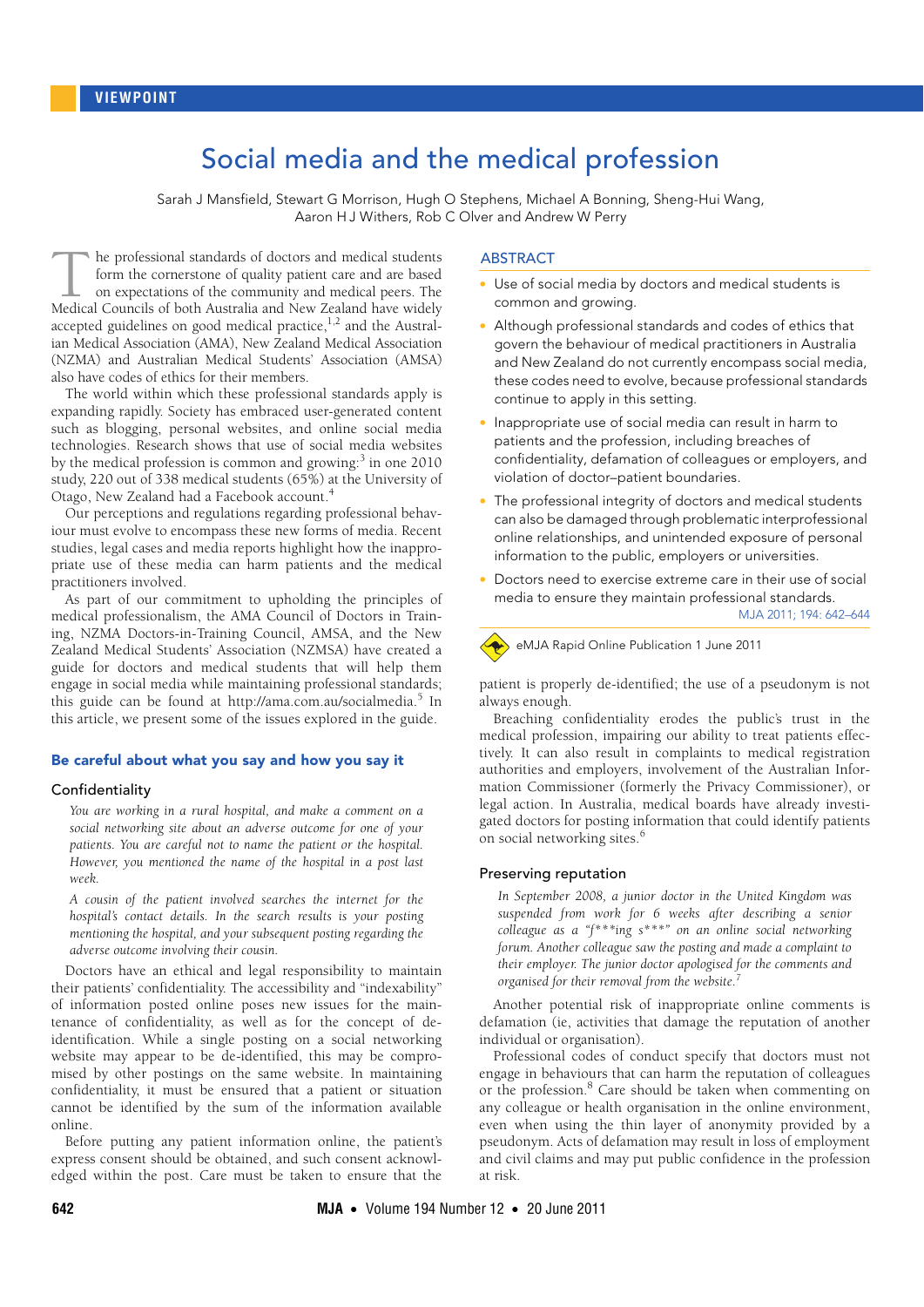#### Keep your friends close and others . . . not so close

## Doctor–patient boundaries

*You get a friend request on a social networking site from someone whose name sounds very familiar. You accept the request. After looking through the person's profile page, you realise that he is actually one of your former patients. The patient sends you a message to let you know he can't make his next clinic appointment, but would like to know his results from a histological test you ordered. He adds a cheeky comment about some photos of you on the beach that he saw on the social networking site.*

A power imbalance exists between doctors and patients, and the maintenance of clear professional boundaries protects patients from exploitation.<sup>[8](#page-2-7)</sup> Doctors who allow public access to their entire online profiles introduce patients to details about their personal lives beyond what the patient would normally discover within the doctor–patient relationship. Further online interaction may constitute a violation of professional boundaries, and serious indiscretions may result in disciplinary action against the doctor. In general, doctors should avoid online relationships with current or former patients. If a patient does make contact with a medical practitioner in an online context, it is appropriate to send a polite message to the patient explaining that further online interaction would be unprofessional.

Another mechanism used by some doctors is to create an online profile used only for professional purposes or to join a professional social networking site; it is possible to pay companies to manage social networking profiles.

## Other professional boundaries

Other professional relationships may also become problematic on social networking sites, particularly those with colleagues. Doctors and medical students should think very carefully before allowing colleagues (including employers, other doctors, nurses, allied health professionals, clerks, ancillary staff, students or tutors) access to personal information.

#### Colleagues' online conduct

Looking after colleagues is an integral element of professional conduct. If a medical practitioner notices the posting of inappropriate content by a colleague, he or she should let the colleague know in a discreet and appropriate manner.

## Consider the destiny of data

## Extent of access to information

Many people are unaware of how accessible and durable their online information is. Even with the use of stringent privacy settings, once information is posted online, it is "out there". Information on social networking sites may be made available to third-party companies and internet search engines; even after the contributor removes the content, it will potentially be archived by those third parties and the original host, and may therefore still be accessible. Additionally, individuals may not be able to control all content attributable to them because of the ability of other users to comment on and redistribute online material.

Because of the extensive accessibility of information once it is online, medical practitioners should be very careful about any information that they post, and particularly careful about making

offensive comments or jokes, sharing information about unprofessional activities or content produced by others, or joining or creating groups that might be considered derogatory or prejudiced.

#### University regulations

Medical students are expected to develop the same professional ethics as doctors. Yet, according to a 2009 United States study, 60% of responding deans of medical schools reported that medical students had posted unprofessional content online, including: violations of patient confidentiality; use of profanity in reference to specific persons or faculties; discriminatory language; depiction of intoxication; sexually suggestive material; and pictures with illicit substance paraphernalia. In many cases this led to disciplinary action by the universities, including dismissals.<sup>[9](#page-2-8)</sup>

Medical students and doctors alike will always enjoy active social lives; indeed, this is important for wellbeing. However, experiences that were once ephemeral in nature are now being captured and archived by social media technologies, allowing such experiences to be re-examined in the future, when they may be seen in a different light. This has the potential to not only erode the public's trust in the medical profession, but also to mar the professional reputation of individuals.

#### Have you ever...

• Googled yourself? Do you feel comfortable with the results that are shown?

- Posted information about a patient or person from your workplace on Facebook?
- Added patients as friends on Facebook or MySpace?
- Added people from your workplace as friends?
- Made a public comment online that could be considered offensive?
- Become a member or fan of any group that might be considered racist, sexist, or otherwise derogatory?
- Put up photos or videos of yourself online that you wouldn't want your patients, employers or people from your workplace to see?
- Felt that friends have posted information online that may result in negative consequences for them? Did you let them know?
- Checked your privacy settings?

#### Are you maintaining professional standards online?

While medical students and doctors are entitled to a private personal life, online social media have challenged the concepts of "public" and "private". Once information is online it is nearly impossible to remove and can quickly spread beyond one's control. A moment of rashness could have unintended and irreversible consequences in the future — inappropriate online activities can be detrimental to patients, colleagues, your training and employment prospects, and your personal integrity. This is not to say medical professionals should avoid using social media; their use can be personally and professionally beneficial. However, traditional expectations regarding the conduct of the medical profession still apply when using social media, and therefore must be re-examined in the context of such technologies.